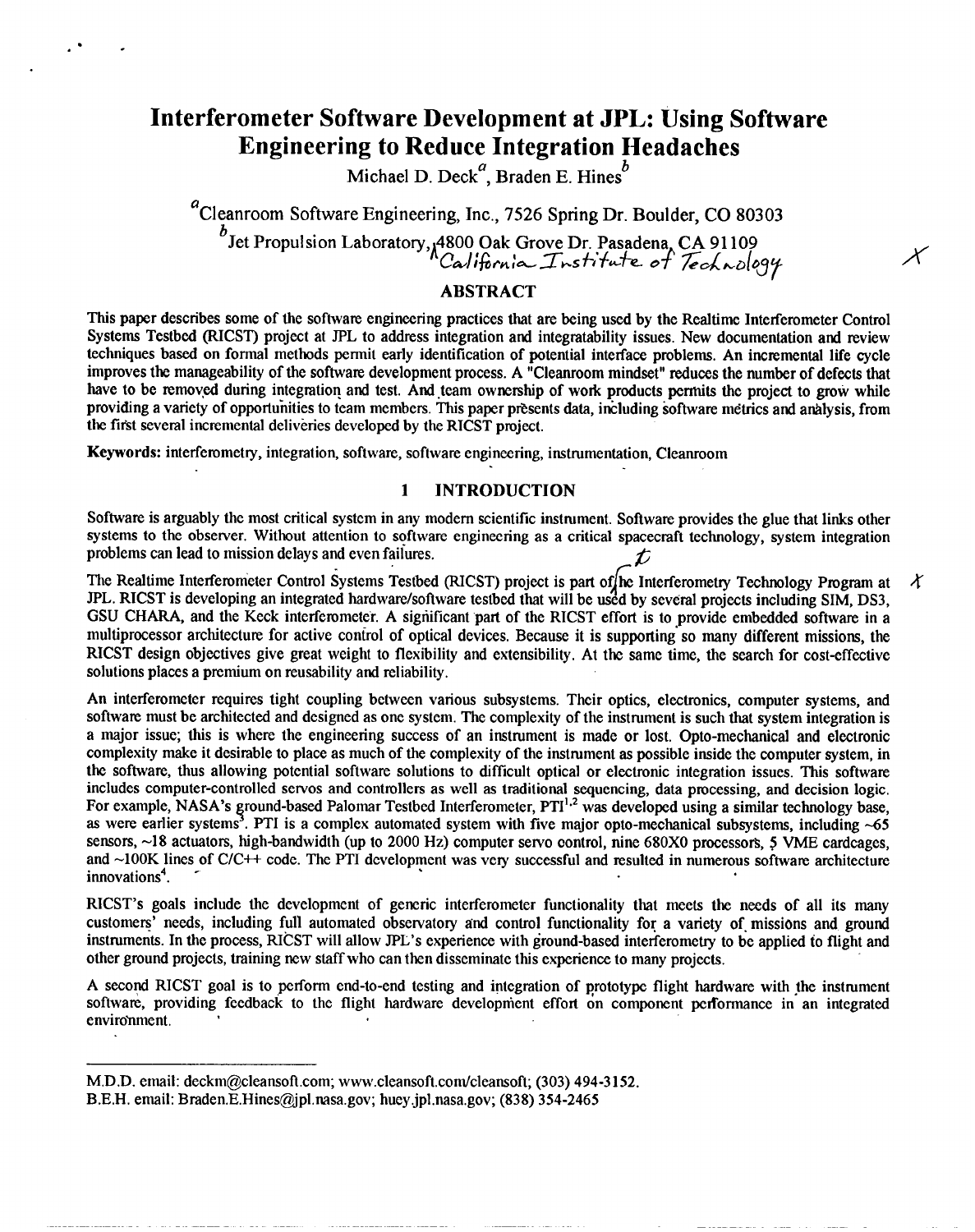The RICST effort also offers an opportunity to prototype processes that can eventually be used on other projects of similar complexity.

. .

This paper describes RICST use of certain software engineering practices to reduce integration problems. The results presented reflect the first few incremental deliveries and span a time frame of approximately 18 months. These results suggest that advanced software engineering practices can improve the effectiveness of flight software projects by helping to mitigate integration risk. A preliminary report of results, detailing the early phases of technology transfer, was published in February 1997<sup>5</sup>.

# **2 "CLEANROOM" SOFTWARE ENGINEERING SUMMARY**

In the early 1980's, Dr. Harlan Mills of IBM's Federal Systems Division<sup>6,7</sup> observed the quality gap between the hardware and software components of a system and proposed that software developers adopt the successful practices of precision manufacturing. Specifically, he suggested a "Cleanroom" approach to software engineering based on two guiding principles:

- **+** Design Principle. Programming teams can and should strive to produce systems that are nearly error-free upon entry to testing.
- **Testing Principle.** The primary purpose of testing is to *measure* the quality of the developed software product, and not to "test quality in."<sup>8</sup>

Most of the software engineering practices adopted by RICST are guided by the Cleanmom software engineering approach. These practices have been further tailored by the RICST team assisted by Cleanroom experts using experience with numerous Cleanroom projects<sup>9,10,11,12</sup>. The practices adopted by the RICST team include the following:

- An incremental life-cycle model delivers end-to-end testable subsets of user functionality over time.
- + Hierarchical specification and design using the "box structures" approach is combined with object-orientation using the Unified Modeling Language<sup>13</sup>.
- + Team reviews informally apply techniques of functional correctness veritlcation result in designs that are nearly errorfree before any testing begins.

RICST is depending on the Cleanroom process to deliver software for hardware components that will not be available through much of the development process. A process like Cleanroom, which does not rely on exhaustive testing to deliver quality, offers the best chance for success in such an environment,

# 3 METHODOLOGY PHASING

The RICST team used a phased approach to initial adoption of the Cleanroom practices, It was similar but not identical to that of Hausler, et al.  $^{14}$ . The phased approach introduces the methodology practices over time. After the initial phases, the team was aware enough of the methodology goals, and was confident enough in their ability to perform in the methodology,<br>that thay could actively contribute to subsequent tailoring that they could actively contribute to subsequent tailoring.

The phased introduction had several steps. First, the project conducted a risk assessment in which it identified key risks to project success. Next, it rank-ordered several competing project goals such as meeting schedule commitments, meeting performance requirements, and designing for maintainability. A phase plan was developed out of the risk assessment and goals prioritization. It defined four phases of technology introduction.

- 1. Introduce the Cieanroom management techniques of incremental development and team review. This initial phase will precede full-scale work on the project development, and is intended to help refine external commitments.
- 2. Make the team comfortable with the Cleanroom process through the successful completion of one increment using a subset of Cleanroom practices.
- 3. Introduce any additional formal techniques needed for spccitlcation, verification.
- 4. Complete the project using specialty techniques developed for this project.

# 4 INCREMENTAL DEVELOPMENT

Cleanroom uses an incremental life-cycle model<sup>9</sup> in which multiple deliveries occur during the course of the project. RICST adds another level to this model, breaking deliveries into multiple internal increments. Each increment provides a subset of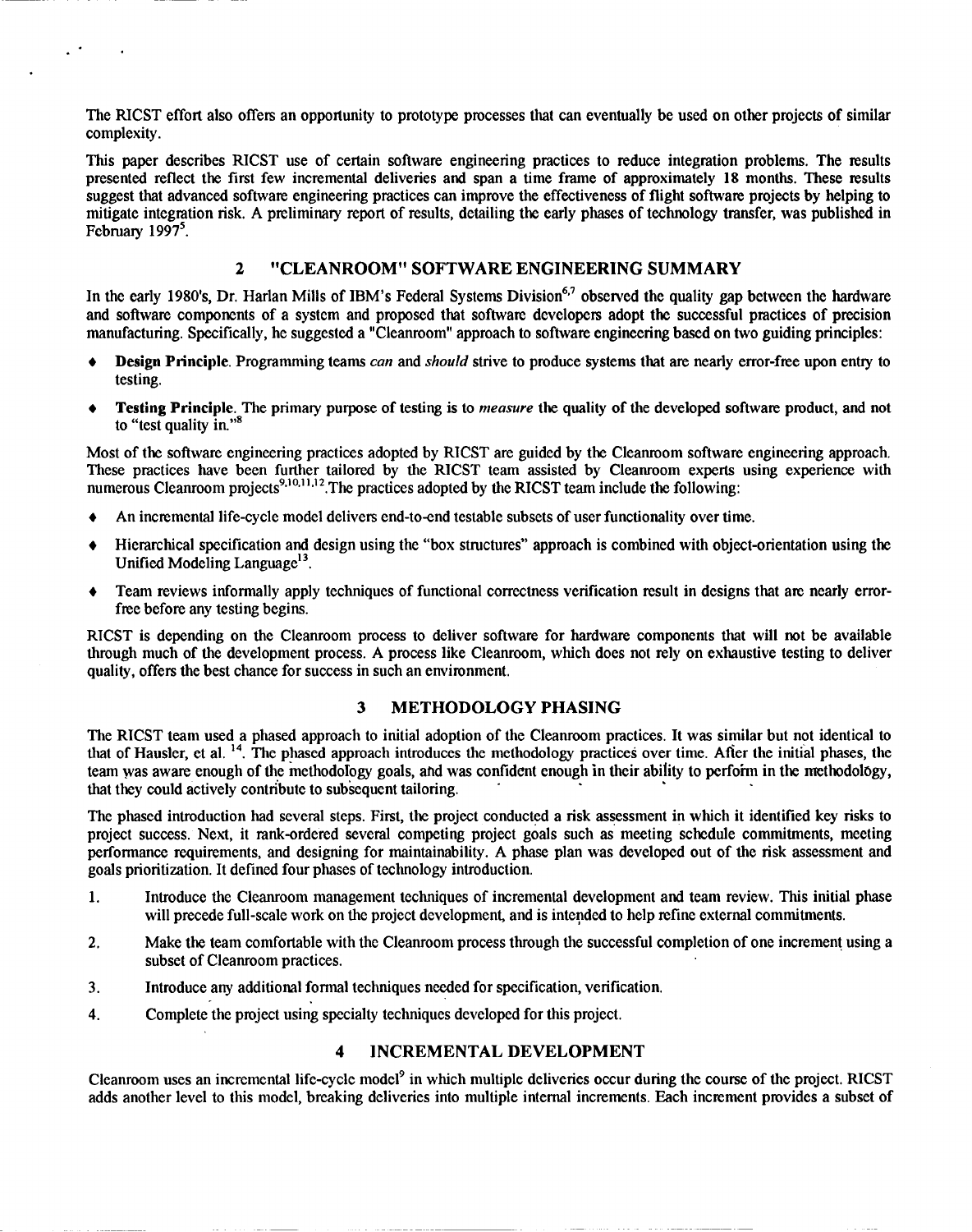the final system functionality that can be tested in an environment resembling the final system environment. Increments accumulate to form deliveries that are subject to full customer assurance testing. The first four deliveries are shown, together with approximate allocation to development phases, in Figure 1 below.



# Figure 1. RICST Deliveries and Increments

Traditional top-down incremental development<sup>15</sup> recommends that requirements analysis and specification be complete before incremental design and coding begins. The RICST team, aware of their environment of changing requirements, opted instead to do some requirements and specification work up-front, but to improve and extend the requirements and specification documents significantly within each increment.

# 4.1 Increment Plan

.-

Table 1 summarizes the content of deliveries through February, 1998.

| # | <b>Delivered</b> | Lines $C++Code$ | <b>Focus</b>                                  | <b>Technical Challenges</b>                                                                                    |
|---|------------------|-----------------|-----------------------------------------------|----------------------------------------------------------------------------------------------------------------|
|   | 12/96            | ~16000          | optical delay line: zero-velocity<br>tracking | realtime periodic task scheduler, multi-<br>CPU coordination; shared memory<br>management; hardware interfaces |
|   | 7/97             | ~14000          | full delay line functionality                 | object-oriented architecture of hardware<br>interfaces; graphical user interface; dither<br>calibration        |
|   | 9/97             | ~17000          | fringe-tracker hardware integration           | hardware-software codevelopment                                                                                |
|   | 2/98             | $\sim$ 27000    | white-light fringe tracking                   | realtime coordination between fringe<br>tracker and delay line to form phasing<br>subsystem                    |

# Table 1. Deliveries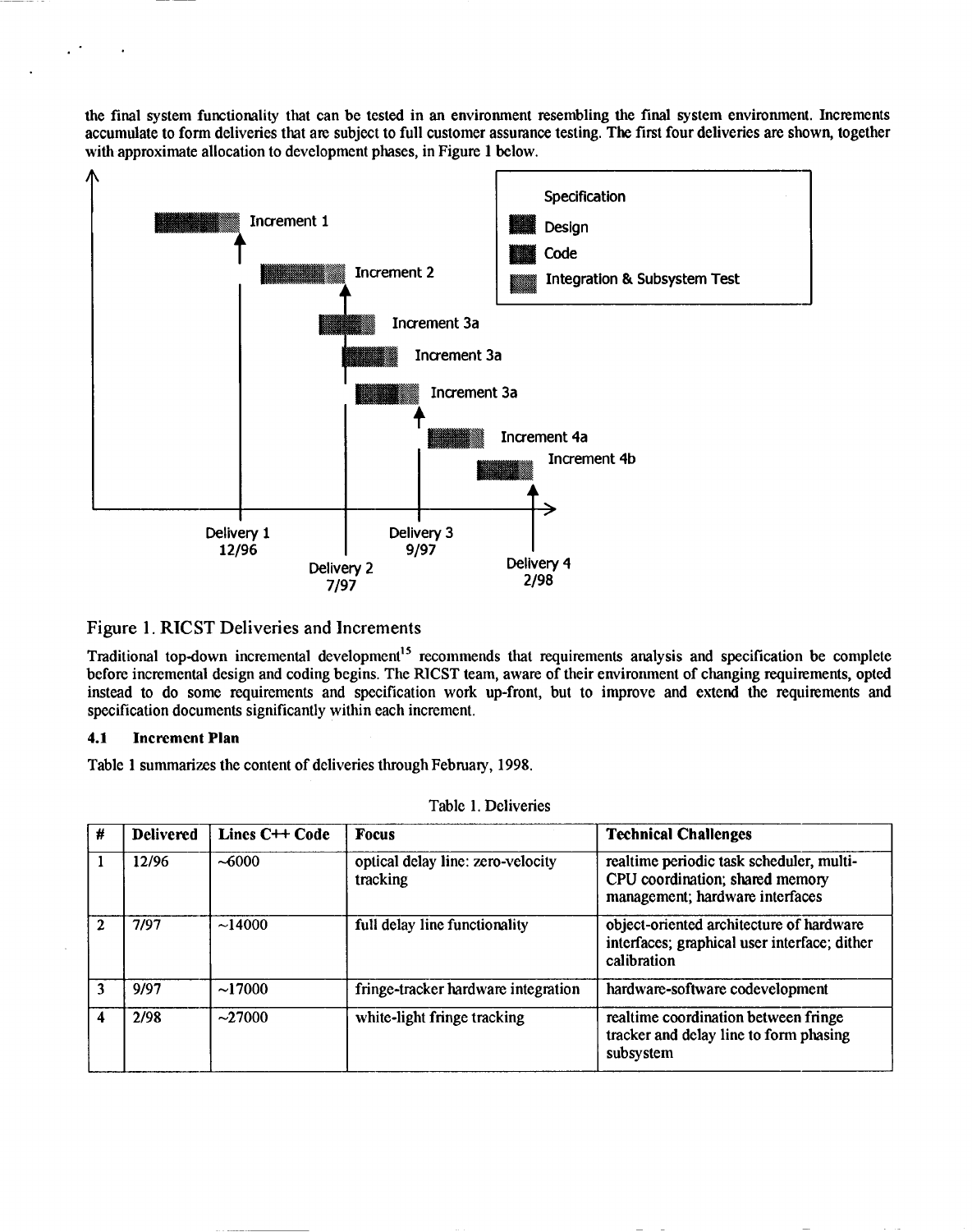#### 4.2 **Inter-Increment Activities**

 $\mathbf{r}$ 

Significant effort takes place between increments. First, the results of the previous increment(s) are assessed and process improvements are considered. RICST uses the Defect Prevention Process  $(DPP)<sup>16</sup>$  to determine the root cause of key defects and to analyze potential process changes that could have prevented it.

We also consider each new increment to be just like the beginning of a new project: there is a significant body of existing work to build on, an end set of requirements in mind, a target delivery date, and an increment plan to meet it. Re-planning is a frequent activity between increments, as we account for changes to requirements and/or environment that occurred during the previous increment.

The incremental development process meshes well with RICST's customers' needs, as several of the customers are themselves sophisticated interferometer testbeds whose goals are to deliver functionality that increases with time.

#### 4.3 **Benefits of the Incremental Model**

**The iwemental** model has enabled early resolution of several kinds of problems faced by RICST. By getting early experience on the actual hardware, the project team was able to correct several deficiencies in their initial architecture for hardware drivers and for shared memory management. At the same time, the team validated their initial approach to real-time periodic task scheduling. However, the incremental model is not an excuse for the kind of itemtive pmtotyping that produces code which is unsuitable for flight, Instead, each increment focuses on a key project risk area but the code that is developed is done to meet demanding reliability and maintainability standards.

# 5 **DEVELOPMENT ACTIVITIES**

RICST used most of the specification, design, and review techniques that are considered part of the "typical" Cleanroom canon. The box structures method was used for specification and design, team iterative reviews stressed both design quality and correctness, and a form of functional verification was applied throughout, At the same time, the RICST team developed innovative ways of integrating box structures with object-orientation and the Unified Modeling Language, or UML<sup>13</sup>.

#### 5.1 **Box Structures**

Box structures is an approach to system specification developed by Dr. Harlan Mills and his colleagues<sup>17,18</sup>. There is a close link between box structures and object-orientation<sup>19</sup>. In box structures there are three views of any system, component, object, or part. The black box, or "specification," view describes the entity's behavior in terms of events that the system can respond to and the visible behavior that ensues. When the black box behavior depends on the entity's retained data, an abstract model can be used. The black box formalism is supported by functional semantics<sup>20</sup> and model-based abstraction<sup>21</sup>.

The state box, or "design," view of an entity describes concrete data implementation structures, but hides processing through the functional abstraction. The "concrete" data structures at this level are themselves instances of lower-level black box data specifications<sup>22</sup>. The state box view closely resembles state machines<sup>21</sup>.

A third view, called the clear box or "implementation," describes algorithms or processing. This view defines lower-level process specitlcations that are themselves functional abstractions with a conesponding black box view. The clear box approach incorporates the theory of structured programming $^{23}$ .

Each level of this decomposition hierarchy reveals new black boxes. Each of them may have a separate specification, design, and implementation. Because this hierarchy is self-similar at every level down to code, the same techniques are learned once and applied throughout development. However, even though all three views may exist at every level, the team may choose not to document every view individually.

The following sections describe the levels of engineering documentation produced by the RICST developers.

# 5.2 **The System Black Box Specification**

The first decision in system specification is the choice of a black box boundary: what is "inside" the black box, and what is "outside?" The RICST team chose to place the entire integrated hardware/software system inside the box. Thus the stimuli to the system ate user commands and sequences as well as unscheduled events such as laser-beam intermptions (e.g., due to dust) and the reception of science inputs (e.g., starlight). Although the definition of system behavior is extraordinarily difficult with this boundary, it was valuable to take this view as it kept the user of the system in mind, rather than describing  $\epsilon$ operations in terms of the engineer's view.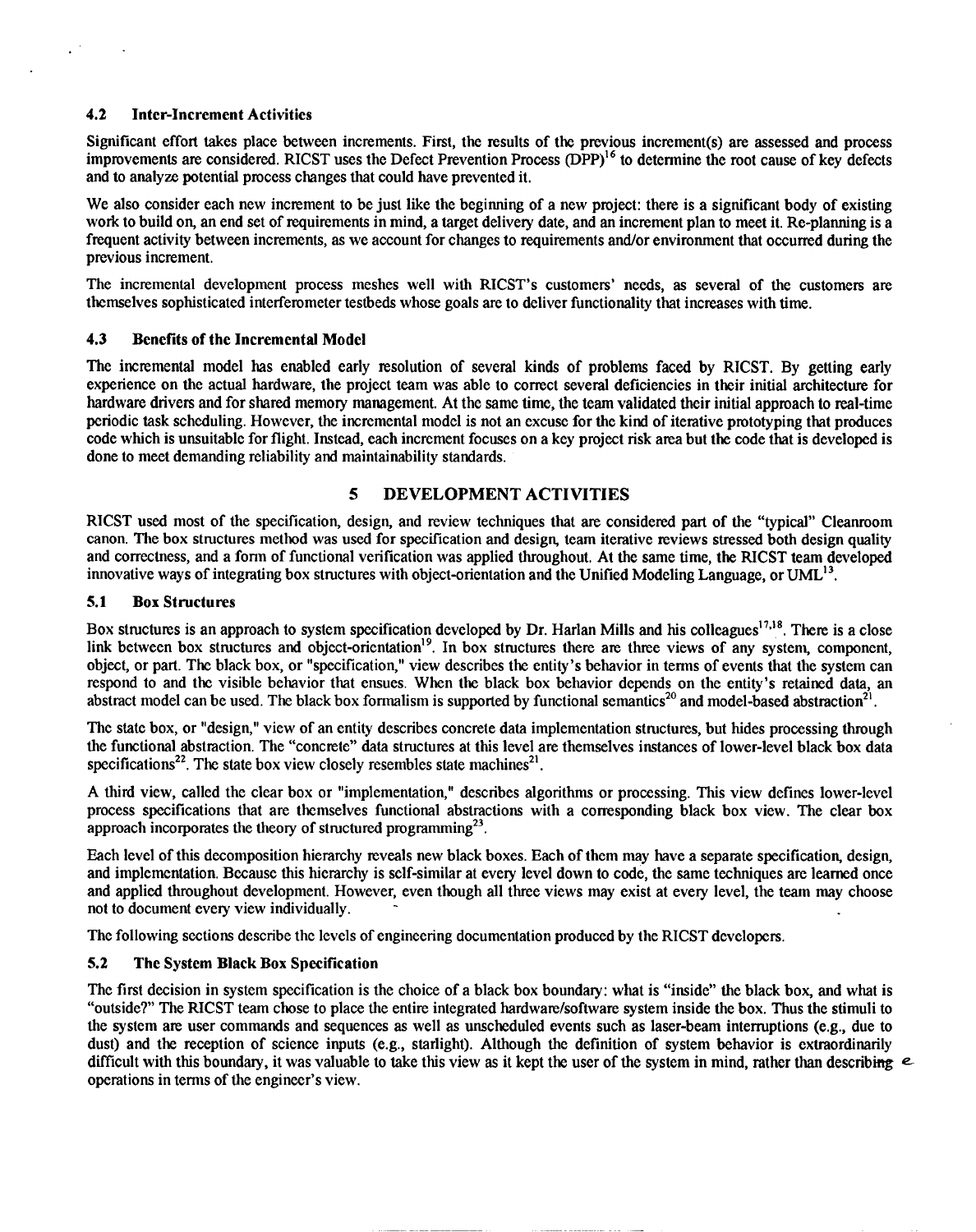The team chose to specify the system in terms of an abstract data model that included "hard" elements such as "current optical delay line position" as well as "soft" ones like "science data output buffer." The RICST team found this abstract model to be the most useful both for understanding the system's behavior and for validating that behavior against evolving requirements<

The specification consists primarily of 4-column tables, with one column each for a description of

- a unique event received by the system, including parameter values if appropriate
- a condition on the state of the abstract model that determines a unique response
- an observable behavior

 $\mathbb{R}^{d-2}$ 

+ a change, if any, to the state of the abstract model

# 5.3 **The System Architecture**

The system design evolved as a hierarchy of box structures. First, a distinction was made between RICST (which included ground control, telemetry, the space vehicle, and the interferometer) and the RICST Instrument (the interferometer alone). A further distinction was made between the instrument and the real-time computer (RTC). Finally, the RTC was decomposed into functional components like the delay line and the star tracker. Most of the functional components are bound to optomechanical devices but some (like the instrument command and data system) me pure computing artifacts. The system architectwe document describes interfaces at the RICST level, the instrument level, and the component level. At present, the team is using inspection and discussion to verify that the architecture meets the black box specification. A future goal is to bring formal methods (see below) to bear on this problem-as well.

### **5.4 RTC Component Documents**

Each of the RTC components has its own document containing component-specific design requirements, the black box specification of the component, and the design of the component as a collection of  $C++$  classes. These documents contain a combination of graphical models (using the Unified Modeling Language), textual descriptions and motivation, and formal notations.

The need to write detailed specifications for each component, subcomponent, and module forced each team member to carefully examine the behavioral characteristics of each part. As a result, interface designs and requirements assumptions were given much more scrutiny that they would have received in a typical similar project.

# 5.s Class **Specification & Design**

By the time that design decomposition reached the level of C++ objects and classes, the specifications moved from documents to comment text embedded within C++ files. The same underlying formal model still applied, but different notations were used.

The team followed a simple rule: every method of every object was required to have a black box specification defined by its author. Every user of a method could then copy that specification inline as the intended behavior of the method invocation. That user could then apply function abstraction techniques (after Linger, et al.<sup>23</sup>) to state the net effect of a sequence of function calls.

The team used a combination of styles in arriving at black box specifications. One style was top-down: the author wrote an intended behavior first, then the design or implementation of that behavior, and then compared the two for correctness. A second approach was to write the design or implementation first, using a mental specification, then derive the net effect and use that as specification.

There were several interesting discoveries that arose out of this design and specification process. The first was the ability to obsewe and document a huge number of potential failure modes that were not immediately obvious on initial investigation. For example, when a function receives a pointer as an argument, one potential source of failure is that the pointer is invalid

| [ $p$ DataObj is invalid $\rightarrow$ UNDEFINED |  |
|--------------------------------------------------|--|
| true $\rightarrow$ *pDataObj := new value ]      |  |

 $\begin{array}{rcl}\n\hline\n\text{2. Black Box Behavior Example}\n\end{array}$  (either null or "wild"). By writing formal specifications for each function, the user of that function is presented with a black box behavior := new\_value ] behavior such as shown in Figure function, the user of that function is presented with a black box behavior such as shown in Figure 2 which reads, "if pDataObj is invalid, the results of this function are undefined; otherwise set the *object pointed to by pDataObj to new\_value." It is then up to the user* to decide whether this is acceptable or not.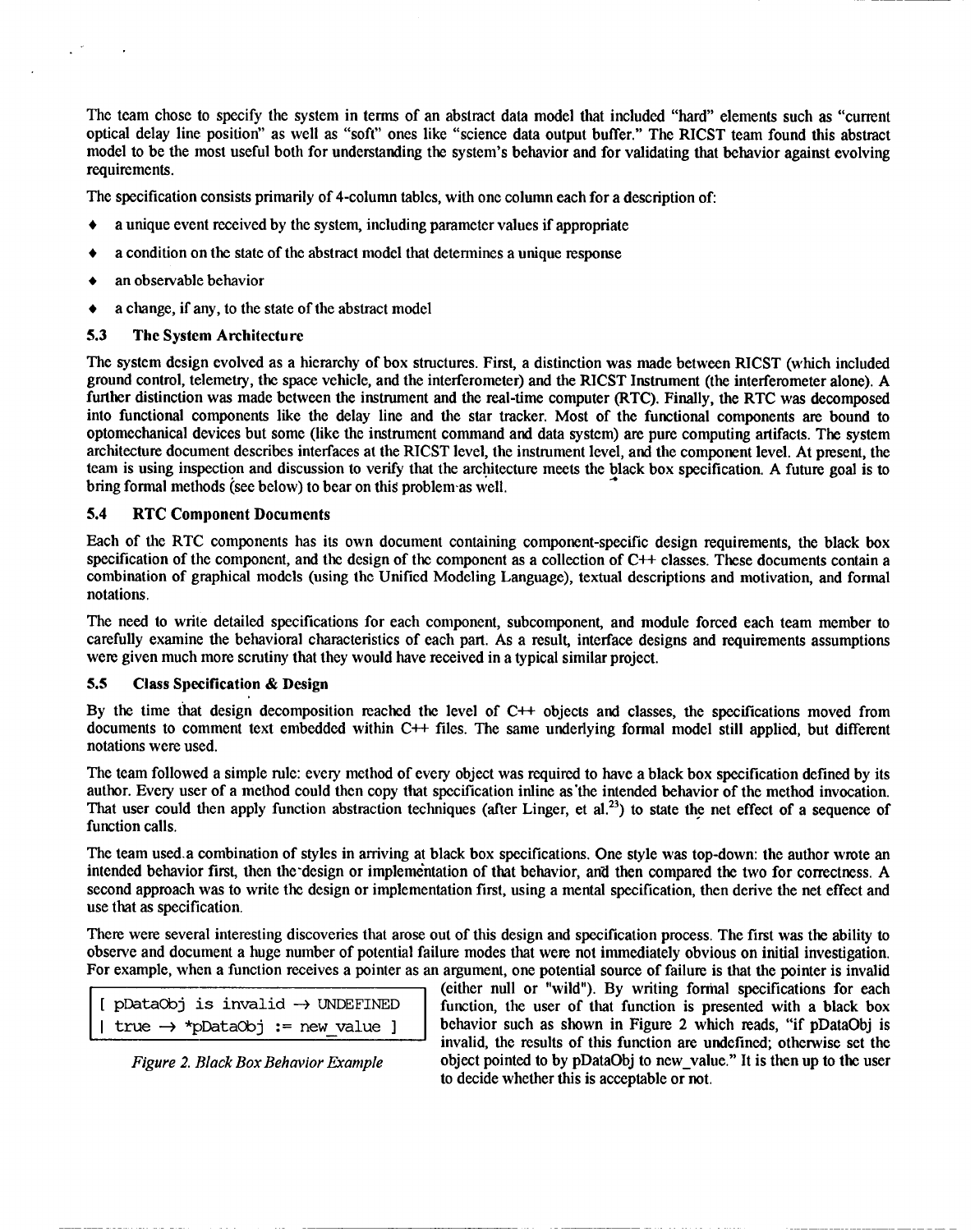All together, describing all the undefined and "error" cases accounted for perhaps as much as 70% of the method implementation effort. While this may seem extreme – only spending 30% of the time on "nominal" cases – we find that programmers are naturally pretty good at getting the nominal case right. It's the abnormal or unusual cases that lead to catastrophic system failures.

#### 5.6 Applications to Hardware

During the verification process, we discovered that a similar sort of analysis and documentation process can be applied to hardware/software interfaces. For example, in order for driver dt1401 to perform in its nominal case, the DT1401 card must be connected to a source of timing pulses. We could document this assumption as shown in Figure 3.

[ DT1401 input "B" not connected to output of TimingSource | | Timing Source not running  $\rightarrow$  UNDEFINED true  $\rightarrow$  ... nominal behavior ... 1

Figure 3. Hardware Interface Black Box

- DT1401 input "B" connected to output of TimingSource
- TimingSource running
- Synchronizer output connected to input of TimingSource
- Synchronizer running
- Synchronizer trigger input connected to GPS receiver
- + GPS receiver "on" and one of trigger outputs connected to trigger input of Synchronizer

In this way the hardware setup can be "verified" in a fashion similar to the way functional program correctness is verified.

Using functional techniques, a set of precise hardware interface specifications is being developed that will limit risks resulting from the simultaneous engineering of hardware and software.

# 5.7 **Tools and "CleanSpec"**

One of the most useful outcomes of having a formal specification for every method or procedure is that a user of the procedure can quickly see what it does without wonying about how it does it. In fact, if one makes a copy of the procedure's

```
void procedure a (int x) {
 /* copy of specification of procedure b */procedure b (x, y);
 /* copy of specification of procedure c * /procedure c (y, z);
}
```
Figure 4. Use of Inline Specification

specification on top of every use of that procedure in the code, it is possible to summarize large amounts of code in a few pages.

Unfofiunately, the team very quickly discovered that copying and maintaining these inline specifications was extremely time-consuming and burdensome. So a tool was developed that would automatically expand and update specifications as needed. The developer of a procedure now writes the specification, using special keywords and tags, within a comment in the C++ header file, The user of the procedure places a special comment on top of any call to the procedure, describing parameters to be substituted and selecting

formatting options. The tool expands the specification and produces a listing that is used in the iterative review process.

—

#### 5.8 **Team Iterative Review**

Each artifact of development is subjected to an iterative review process by the team. The system black box specification and system amhitecture are reviewed by a "lead" team consisting of project architects and senior engineers. Each component document is reviewed by the team of 3-5 engineers that owns the component, plus engineers representing the components

Further, the timing source must have the right synchronization signals. The synchronization signals must be triggered by the GPS receiver, which in turn must be on and operating within specified parameters. All of these connections can be documented using the same functional approach, The result of this chain of analysis leads to a statement, documented in the system specification under the heading "Hardware Setup" as follows: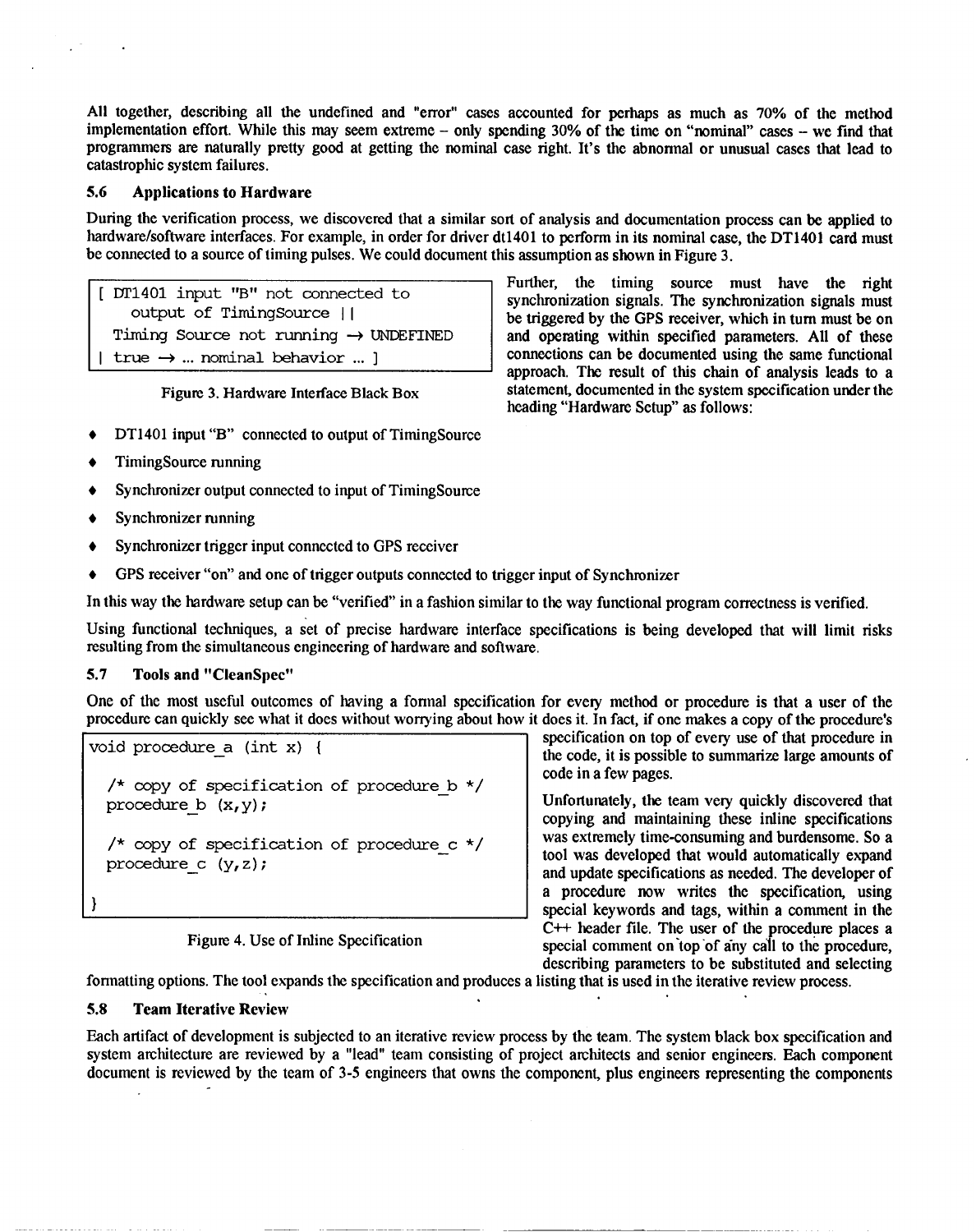that use it. Component implementations are reviewed using verification-based inspection<sup>24</sup> by 2-3 people other than the developer. Code was compiled by the developer before the final implementation review.

# **6 TESTING& RESULTS**

### **6.1 Testing Practices**

Cleanroom emphasizes the use of statistical (sometimes called "stochastic") black box testing based on operational profiles<sup>25</sup>. The emphasis of this testing is the measurement of reliability, rather than the coverage of program structures. This is essentially Monte-Carlo testing of the software, with the added twist that we use our knowledge of how the system will be used to make better choices of test cases by selecting input sets (sequences of stimuli) that are statistically representative of actual usage. It offers a clean separation between the development and testing activities and reduces the number of commonmode failures that might arise.

To date, the RICST team has chosen (primarily due to resource limitations) to use traditional forms of testing imluding functional covemge testing, mther than statistical testing. Private, ad hoc "unit" testing by developers is specifically prohibited on the RICST project. Although it cannot be physically prevented, it is difficult in most cases because of the realtime, interdependent nature of the system. The results to date show that the rwiew process delivers better and more reliable code, more cost-effectively. More importantly, the prohibition against developer "unit" testing enforces a strict adherence to team review techniques.

#### 6.2 **Results**

The data from RICST testing, some of which are shown in Table 2, are somewhat difficult to analyze. When taken in aggregate, the number of defects found in testing is higher than would be expected from the process used. There are several reasons why this may be so. Because of the way we defined the system black box to contain hardware as well as software, many hardware and configuration errors appear in these numbers. We also must account for the high rate of staff growth and the complexity of the project. .<br>ب

The total defect rate also include, "defects" associated with the team's lack of familiarity with the support tools including compilers, operating systems, and makefiles. It also includes several defects in the operating environment itself. For example, the realtime operating system takes 600 usec to switch contexts when certain communications tasks are running. Diagnosing such problems is invariably costly, though repairs were relatively simple.

**4'**

Finally, we have observed a strong correlation between the granting of a waiver from rigorous review and the detection of significant defect counts.

| # | Delivered | Lines $C++$ Code in   New Defects<br><b>Embedded System</b> | Discovered | Cumulative<br>Defects | <b>Cumulative Defects</b><br>per 1000 LOC |
|---|-----------|-------------------------------------------------------------|------------|-----------------------|-------------------------------------------|
|   | 12/96     | ~1000                                                       | 34         | 34                    |                                           |
|   | 7/97      | ~18000                                                      | 69         | 103                   | 13                                        |
|   | 9/97      | ~13000                                                      | 46         | 149                   | 11                                        |
|   | 2/98      | ~16000                                                      | 73         | 222                   | 14                                        |

|  |  | Table 2. Embedded System Defects |  |  |
|--|--|----------------------------------|--|--|
|--|--|----------------------------------|--|--|

Only defect rates for the embedded system code are reported, as those are the only defects that RICST tracks and monitors. The GUI code is considered to have lower reliability requirements and is not subject to defect tracking at present.

Defects are not tracked to the increment of code in which they may have appeared, so it is impossible to say at this point whether a defect discovered during testing of delivery #2 appeared in new code or was undetected in increment 1 testing.

The objective metrics from increment 1 are only part of the story. We also believe that

Although the team's agreed-upon process mandates certain reviews, it is possible for a waiver to be granted by management.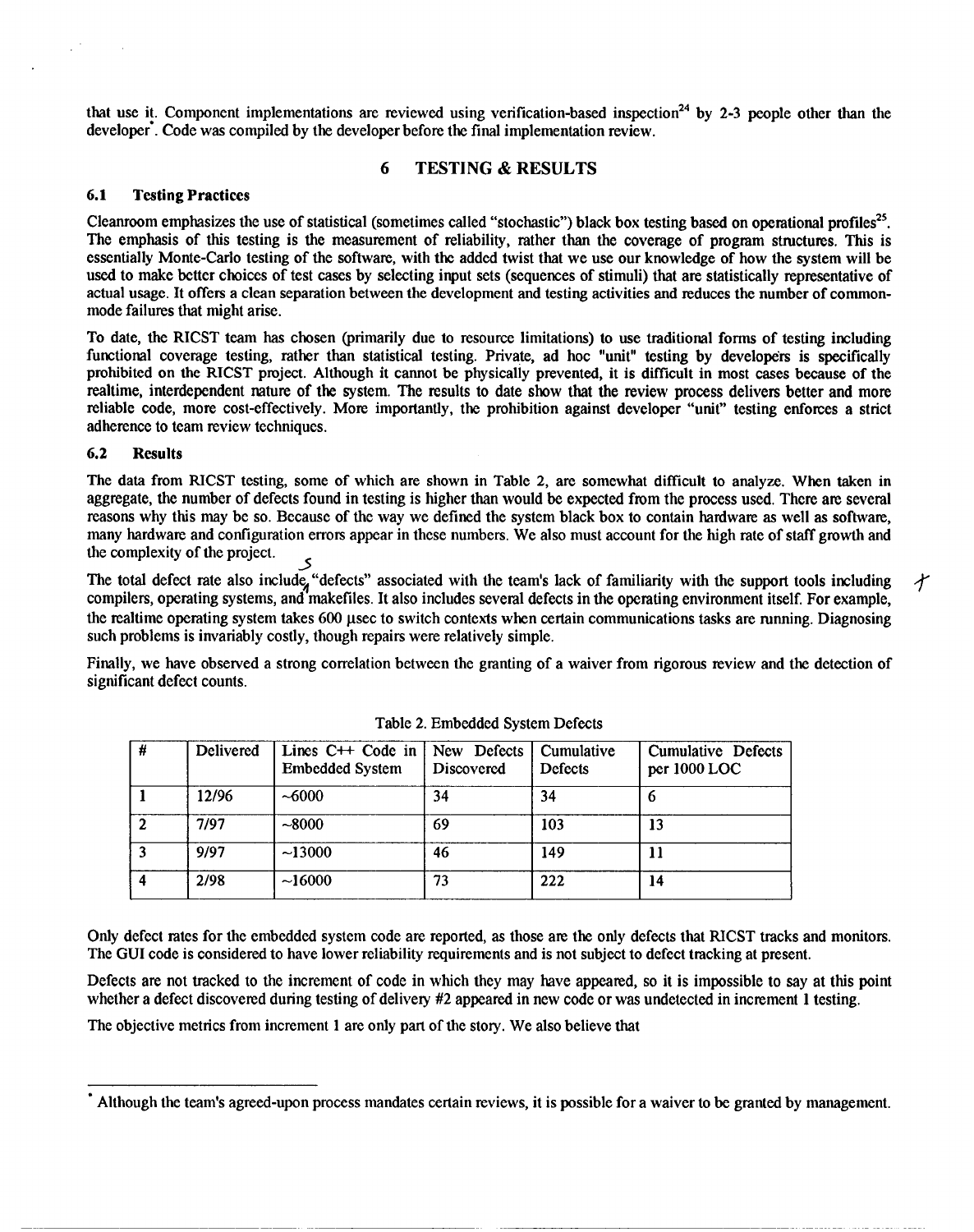- The code is smaller, in terms of the number of statements, than would have been expected from non-Cleanroom work, by 20% or more. This is based on comparisons with very similar functionality contained in the Palomar Testbed Interferometer. We hope to do head-to-head comparisons with a similar JPL project in the next increment,
- The team reviews helped all team members understand the architecture and interfaces better than they would have in a typical JPL project. The team also has more flexibility to meet other external demands on members' time because of that distributed knowledge.
- Team reviews have also proved invaluable as a means of disseminating domain-specific knowledge, which is concentrated in a few key individuals, to the rest of the team. This helped RICST meet its goal of developing additional interferometer software/integration experts.
- The likelihood of having few defects in any given class appears to be strongly correlated to the emphasis placed on that module's specification and review.
- The design is simpler, more robust, more modular, and will be easier to adapt to changing requirements, than it normally would be. Frequently, in the process of verification, the additional conceptualization and reasoning performed by the developer or the team revealed simplifications and improvements to what had previously been conceived.
- When the review process was followed, no defects were introduced through the correction of a fault after testing began.
- Hardware/software integration issues am better understood than ever before, and the cost of diagnosing such issues during testing is expected to be significantly less than for similar projects.
- The team is enthusiastic about the process.  $\bullet$

 $\ddot{\phantom{a}}$ 

We are in the process of improving the process documentation, tightening up process controls, and implementing new metrics in an effort to discover how defect densities may be further reduced and what factors influence defect density.

# 7 LESSONS LEARNED

One of the lessons learned from the first four RICST increments is the importance of a standardized, documented process that clearly describes the specification, design, and verification techniques. The distribution of defects is very suggestive of uneven application: those modules that were subjected to the closest review scrutiny by the most senior team members had far fewer defects.

Experienced and savvy developers must "buy-in" to the idea of a Cleanroom process. While senior developers may be biased against a process that eschews unit testing, their domain experience is crucial. In fact, the desire to do good box stmctures design often drives the architecture, and a seasoned software architect is needed to develop a framework that will both meet project needs and is amenable to Cleanroom verification.

Careful management control over team activities is important while methodology learning is taking place. Attributes of this control include the frequency and structure of reviews, the balance between perfection and adequacy, and judgments as to functionality that could be deferred to other increments. After a first successful increment, the team members can be relied on to make many of the right decisions, but the first increment is critical. Further, we obsewed that, as people came closer to what felt like "coding," they showed some inclination to lapse into the bad old habits of ad-hoc testing and debugging rather than formal specification and team reviews. Making this difficult period as short as possible is one important factor in increment scheduling. It is no longer possible to physically prevent ad-hoc unit testing. However, every possible management technique, including peer pressure, must be used to discourage it in favor of the more cost-effective Cleanroom techniques.

In any project where safety is critical or even where failures are very costly, it is probably necessary to conduct some amount of supplemental testing in addition to statistical testing. Thorough statistical testing is very effective at measuring reliability, but it can miss defects that are unlikely to occur. The combination of statistical and later formal covemge testing addresses these concerns.

The RICST project demonstrates the ability of Cleanroom software engineering to meet the challenges of a hard real-time multiprocessing environment where reliability demands are high. Discussion with members of other JPL project teams suggests that RICST quality and productivity are well within norms for similar projects, and may even be somewhat better.  $\mathcal{L} = \mathcal{L} \times \mathcal{L}$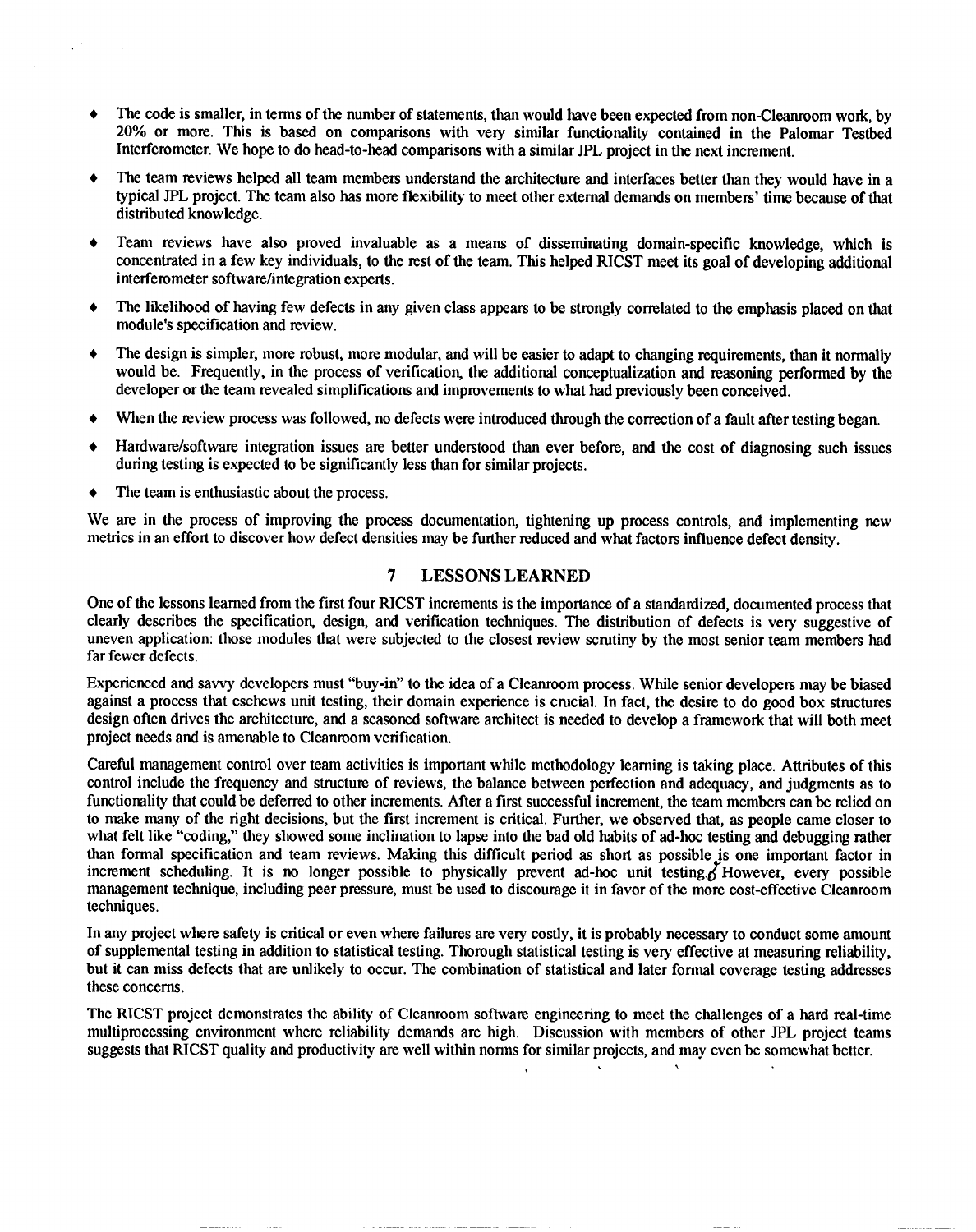The project described in this paper is supported in part by government contract no. NAS 7-1260.

#### 8 **ACKNOWLEDGEMENTS**

# 9 REFERENCES

1. M. Shao and M.M. Colavita, "Potential of long-baseline infrared interferometry for narrow-angle astrometry," *Astronomy andAstrophysics 262, 353-358,* 1992.

2. M.M. Colavita, M. Shao, B.E. Hines, J.K. Wallace, Y. Gursel, C.A. Beichman, X.P. Pan, T. Nakajima, and S.R. Kulkarni, "ASEPS41 Testbed Interferometer," *Proc. SPIE: Amplitude andlntensity Spatial InterferometryII 2200,89-97, 1994.*

3. M. Shao, M.M. Colavita, B.E. Hines, D.H. Staelin, D.J. Hutter, K.J. Johnston, D. Mozurkewich, R.S. Simon, J.L. Hershey, J.A. Hughes, and G.H. Kaplan, "The Mark III Stellar Interferometer," Astronomy andAstrophysics, 193, pp. 357-371, 1988.

4. B. Hines, "AS13PS-OTestbed Interferometer Control System," *Proc. SPIE: Amplitude and Intensity Spatial lnterferometiy ]~ 2200, pp. 98-109, 1994.*

5. M. Deck and B. E. Hines, "Cleanroom software engineering for flight systems: a preliminary report," *IEEE Aerospace Conference,* Febmary, 1997.

6. M. Dyer and H.D. Mills, "The Cleanroom Approach to Reliable Softww Development" *Proc. Validation Methods Research for Fault-Tolerant Avionics and Control Systems Sub- Working-Group Meeting: Production of Reliable F/ight-Crucial Sojlware,* November, 1981.

7. H.D. Mills, M. Dyer, and R.C. Linger, "Cleanroom Software Engineering," *IEEE Software*, pp. 19-25, September, 1987.

8. M.D. Deck, "Cleanmom Software Engineering: Quality Improvement and Cost Reduction; *Proc, Pacific Northwest Soflware Quality Conference,* October, 1994.

9. R.C. Linger, "Cleanroom Process Model," *IEEE SofMare,* pp. 50-58, March, 1994.

10. M.D. Deck, "Cleanroom Software Engineering: Quality Improvement and Cost Reduction," Proc. Pacific Northwest *Software Quality Conference, October, 1994.* 

11. S. Wayne Sherer, Ara Kouchakdjian, and Paul G. Arnold, "Experience Using Cleanroom Software Engineering; *IEEE Sojlware,* pp. 69-76, May, 1996.

12, V.I. Basili, M. Zelkowitz, F. McGarry, G. Page, S. Waligora, and R. Pajerski, "SEL's Software Process-Improvement Program: *IEEE &jhvare,* pp. 83-87, November, 1995.

13. H-E. Eriksson and M, Penker, *UML Toolkit,* Wiley, 1998,

14. P.A. Hausler, R.C. Linger, and C.J. Trammell, "Adopting Cleanroom Software Engineering with a Phased Approach," *IBM Systems Journal*, 33(1), pp. 89-109, January, 1994.